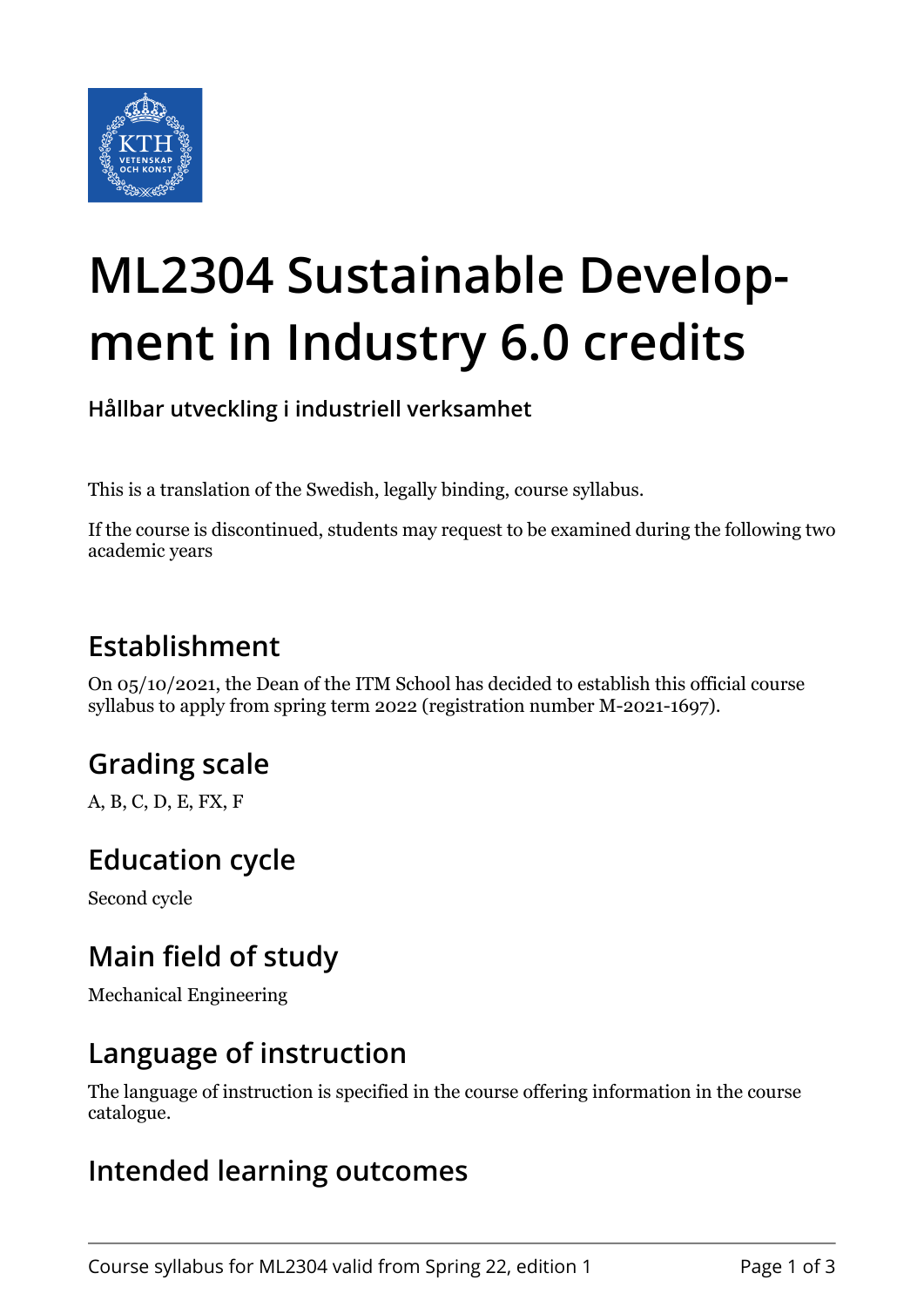After passing the course, the students should be able to:

1. Apply the concept of sustainable development and the context where it is applicable for industry and the industrial system

2. Describe and critically review which sustainability practice tools that can be used to contribute with value for the corporation, its customers and the overall society

3. Describe and critically reflect on concepts within industrial sustainability, such as corporate social responsibility and circular economy

4. Analyse and practically train tools for sustainability work, such as environmental management systems, life cycle assessment, and energy and material flow analysis

5. Analysing and critically reflect on risks and opportunities from an industry company perspective based on a systems approach by foresee potential and likely future scenarios in an unpredictable world.

#### **Course contents**

The content of the course is based on increased business advantages that can arise from strategic sustainability practices and management. In a world where climate- and environmental challenges dominate the business agenda, sustainability creates competitive advantage, credibility and trust. The course content covers both a theoretical background on sustainability for industry, and practical tools and procedures that can assist industrial companies and professionals to develop more sustainable production systems.

More specifically, the course introduces a basic introduction to the concept of sustainable development including the three dimensions of sustainability: economical, environmental and social; the global Sustainable Development Goals in the United Nations' Agenda 2030; as well as a discussion on values and stakeholder perspectives. Further, the course deepens the understanding on complex systems and provides practical tools for implementing sustainability in business. All aspects are taught with an emphasis on how concepts, tools and procedures can assist in building value for the company.

# **Specific prerequisites**

Completed course ML1503 Industrial systems II, 6 credits

Completed course ML1502 Sustainability in industry, 7.5 credits

Completed degree project course, first cycle, 15 credits

# **Examination**

- INLA Assignment, 3.0 credits, grading scale: A, B, C, D, E, FX, F
- TEN1 Written exam, 3.0 credits, grading scale: A, B, C, D, E, FX, F

Based on recommendation from KTH's coordinator for disabilities, the examiner will decide how to adapt an examination for students with documented disability.